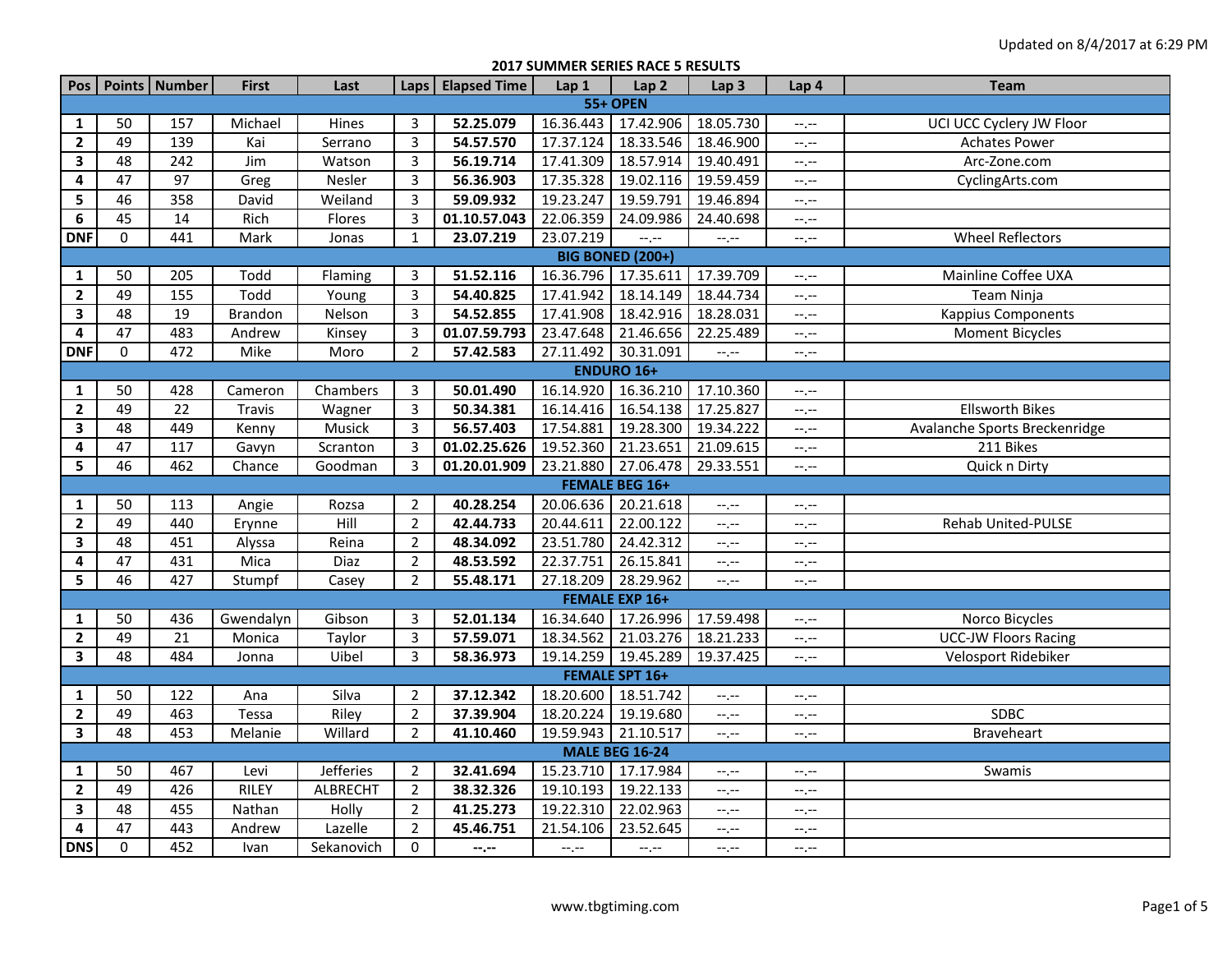## **2017 SUMMER SERIES RACE 5 RESULTS**

| Pos                     |          | Points Number | <b>First</b>   | Last           |                | Laps   Elapsed Time | Lap 1     | Lap <sub>2</sub>      | Lap <sub>3</sub>            | Lap 4       | <b>Team</b>                |  |
|-------------------------|----------|---------------|----------------|----------------|----------------|---------------------|-----------|-----------------------|-----------------------------|-------------|----------------------------|--|
| <b>MALE BEG 25-36</b>   |          |               |                |                |                |                     |           |                       |                             |             |                            |  |
| 1                       | 50       | 447           | Dave           | McQueen        | $\overline{2}$ | 37.00.409           | 18.05.622 | 18.54.787             | $-1, -1$                    | $-1, -1$    |                            |  |
| $\overline{2}$          | 49       | 236           | Michael        | Oviedo         | $\overline{2}$ | 37.21.663           | 17.57.395 | 19.24.268             | $-1$                        | --.--       |                            |  |
| 3                       | 48       | 43            | Alejandro      | Castro         | $\overline{2}$ | 39.05.892           | 19.12.406 | 19.53.486             | $-1$                        | --.--       |                            |  |
| 4                       | 47       | 304           | Sean           | Carter         | $\overline{2}$ | 39.50.760           | 19.28.169 | 20.22.591             | $-1, -1$                    | --.--       |                            |  |
| 5                       | 46       | 176           | Juan           | Gonzalez       | $\overline{2}$ | 41.06.264           | 19.27.179 | 21.39.085             | $-1$                        | --.--       |                            |  |
| 6                       | 45       | 446           | <b>BRANDEN</b> | MCDONALD       | $\overline{2}$ | 42.47.420           | 20.25.827 | 22.21.593             | $\leftarrow$ , $\leftarrow$ | $-1$ . $-1$ | <b>CALIFORNIA BICYCLE</b>  |  |
| 7                       | 44       | 430           | Jared          | Conrad         | $\overline{2}$ | 44.28.589           | 21.55.285 | 22.33.304             | $-1, -1$                    | --.--       |                            |  |
| 8                       | 43       | 448           | Joe            | Moore          | $\overline{2}$ | 46.33.780           | 22.11.423 | 24.22.357             | $-1, -1$                    | --.--       |                            |  |
| 9                       | 42       | 149           | Justin         | Dennis         | $\overline{2}$ | 47.42.945           | 22.22.354 | 25.20.591             | $-1, -1$                    | --.--       |                            |  |
| 10                      | 41       | 480           | Richardo       | Sevilla        | $\overline{2}$ | 54.21.564           | 24.34.738 | 29.46.826             | $-1, -1$                    | $-1, -1$    | Sevilla Custom Fabrication |  |
|                         |          |               |                |                |                |                     |           | <b>MALE BEG 37-48</b> |                             |             |                            |  |
| 1                       | 50       | 24            | Joseph         | de la Cruz     | $\overline{2}$ | 34.23.505           | 16.57.882 | 17.25.623             | $-1$                        | $-1, -1$    |                            |  |
| $\overline{2}$          | 49       | 25            | Gary           | Ginter         | $\overline{2}$ | 35.52.500           | 17.19.980 | 18.32.520             | $-1, -1$                    | --.--       |                            |  |
| 3                       | 48       | 131           | Shawn          | Tweedy         | $\overline{2}$ | 36.50.424           | 17.58.541 | 18.51.883             | $-1$                        | --.--       |                            |  |
| 4                       | 47       | 13            | Mason          | Ferratt        | $\overline{2}$ | 38.01.314           | 18.43.926 | 19.17.388             | $-1$                        | --.--       |                            |  |
| 5                       | 46       | 354           | John           | Stenton        | $\overline{2}$ | 38.33.243           | 18.44.337 | 19.48.906             | $-1, -1$                    | --.--       | Ninja                      |  |
| 6                       | 45       | 200           | Steven         | Tom            | $\overline{2}$ | 38.53.273           | 18.45.520 | 20.07.753             | $-1$                        | --.--       |                            |  |
| $\overline{\mathbf{z}}$ | 44       | 466           | Edward         | Custodio       | $\overline{2}$ | 40.35.823           | 19.50.524 | 20.45.299             | $\leftarrow$ , $\leftarrow$ | --.--       |                            |  |
| 8                       | 43       | 17            | <b>MICHAEL</b> | <b>MACARE</b>  | $\overline{2}$ | 40.43.573           | 20.01.200 | 20.42.373             | $-1, -1$                    | $-1, -1$    | <b>Bicycle Warehouse</b>   |  |
| 9                       | 42       | 33            | Jeffrey        | Winckler       | $\overline{2}$ | 41.13.171           | 20.11.815 | 21.01.356             | $-1, -1$                    | $-1, -1$    |                            |  |
| 10                      | 41       | 481           | Perse          | Bobino         | $\overline{2}$ | 41.50.011           | 20.25.825 | 21.24.186             | $-1, -1$                    | $-1, -1$    |                            |  |
| 11                      | 40       | 435           | Mark           | Gerardi        | $\overline{2}$ | 42.09.651           | 20.10.002 | 21.59.649             | $-1, -1$                    | $-1, -1$    |                            |  |
| 12                      | 39       | 461           | Rick           | Sherman        | $\overline{2}$ | 43.57.224           | 22.04.351 | 21.52.873             | $-1, -1$                    | $-1, -1$    |                            |  |
| 13                      | 38       | 144           | Jesse          | Carlson        | $\overline{2}$ | 44.28.936           | 21.23.111 | 23.05.825             | $\leftarrow$ , $\leftarrow$ | $-1, -1$    |                            |  |
| 14                      | 37       | 379           | Noble          | Aeschbacher    | $\overline{2}$ | 44.33.502           | 21.52.445 | 22.41.057             | $-1$                        | $-1, -1$    |                            |  |
| 15                      | 36       | 18            | John           | Moatsos        | $\overline{2}$ | 45.20.032           | 21.53.666 | 23.26.366             | $-1$                        | $-1$ . $-1$ |                            |  |
| 16                      | 35       | 224           | Tavares        | Forby          | $\overline{2}$ | 45.23.543           | 22.10.722 | 23.12.821             | $-1$                        | --.--       |                            |  |
| 17                      | 34       | 439           | Kevin          | Hamilton       | $\overline{2}$ | 46.49.679           | 21.52.669 | 24.57.010             | $-1, -1$                    | --.--       |                            |  |
| 18                      | 33       | 468           | <b>Nick</b>    | Naiman         | $\overline{2}$ | 46.57.405           | 22.06.686 | 24.50.719             | $-1, -1$                    | --.--       |                            |  |
| <b>DNS</b>              | $\Omega$ | 434           | Bill           | Fahrbach       | 0              | $-\cdot$ . $-\cdot$ | $-1$      | $-1, -1$              | $-1, -1$                    | $-1$ . $-1$ |                            |  |
|                         |          |               |                |                |                |                     |           | MALE BEG 49+          |                             |             |                            |  |
| 1                       | 50       | 255           | <b>Brian</b>   | Kooiman        | $\overline{2}$ | 35.53.382           | 17.48.173 | 18.05.209             | $-1, -1$                    | --.--       | <b>Union Sport</b>         |  |
| $\overline{2}$          | 49       | 20            | Gerardo        | Sanchez        | $\overline{2}$ | 37.30.406           | 17.50.107 | 19.40.299             | $-1, -1$                    | $-1, -1$    |                            |  |
| 3                       | 48       | 93            | John           | McManus        | $\overline{2}$ | 38.30.531           | 18.46.762 | 19.43.769             | $-1, -1$                    | $-1, -1$    |                            |  |
| 4                       | 47       | 87            | Steve          | $L$ ing        | $2^{\circ}$    | 40.07.111           |           | 19.12.063 20.55.048   | $-1.77$                     | $-1.77$     |                            |  |
| 5                       | 46       | 459           | Luis           | Vizcarra       | $\overline{2}$ | 40.16.541           | 19.40.721 | 20.35.820             | $-1, -1$                    | $-1, -1$    | Pajaro                     |  |
| 6                       | 45       | 473           | Ross           | Craft          | $\overline{2}$ | 40.56.960           | 20.12.234 | 20.44.726             | $-1, -1$                    | $-1, -1$    |                            |  |
| $\overline{\mathbf{z}}$ | 44       | 251           | John           | <b>Bayliss</b> | $\overline{2}$ | 41.53.633           | 20.11.191 | 21.42.442             | $-1, -1$                    | $-1, -1$    | Team Ninja                 |  |
| 8                       | 43       | 476           | Steve          | Cappos         | $\overline{2}$ | 43.42.311           | 21.14.745 | 22.27.566             | $-1, -1$                    | --.--       |                            |  |
| 9                       | 42       | 59            | Tyler          | Gabriel        | $\overline{2}$ | 48.33.021           | 23.24.104 | 25.08.917             | $-1, -1$                    | $-1, -1$    | PQ Premier Cycling         |  |
| 10                      | 41       | 438           | donald         | hackett        | $\overline{2}$ | 50.59.123           | 24.15.893 | 26.43.230             | $-1, -1$                    | $-1, -1$    |                            |  |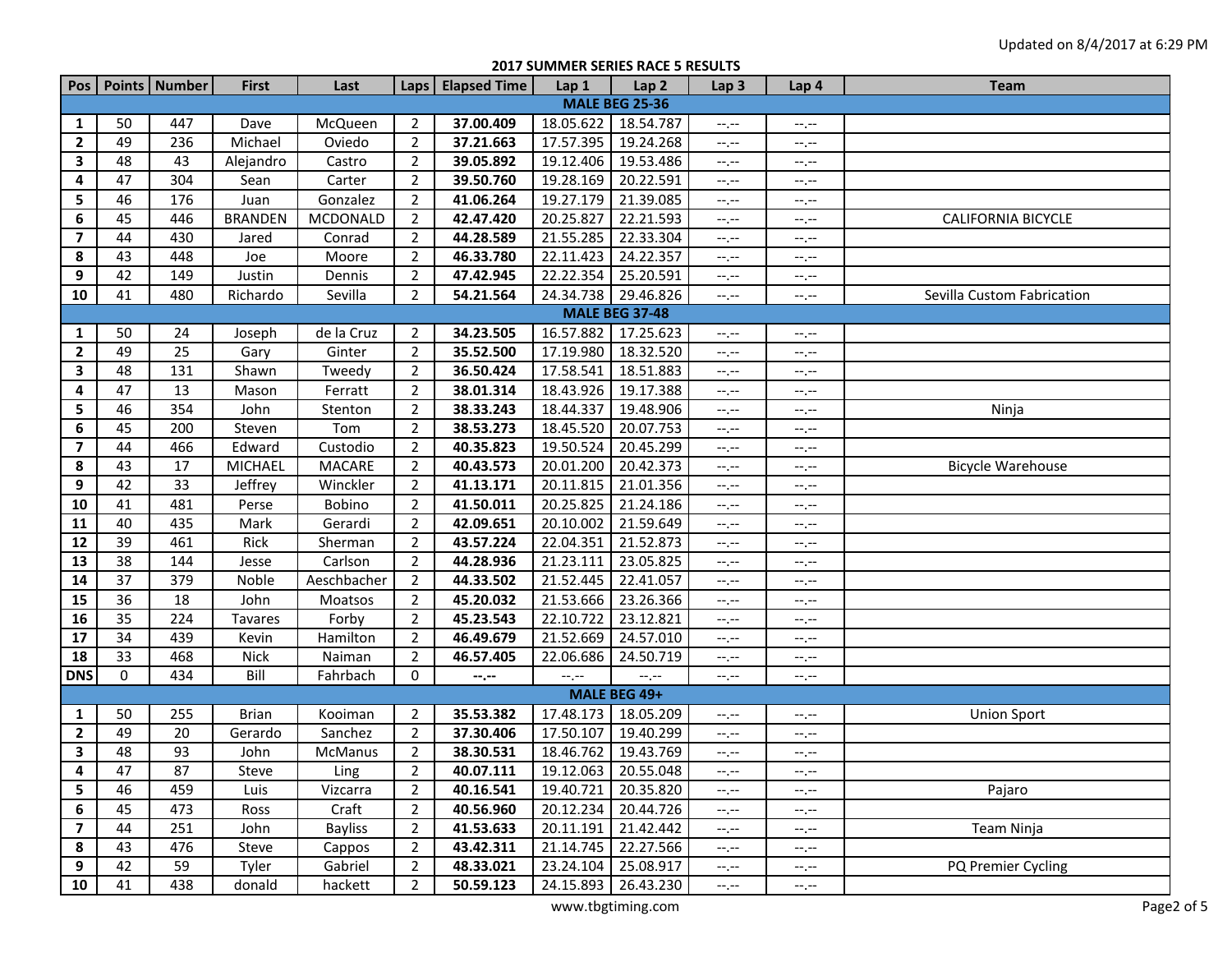| <b>2017 SUMMER SERIES RACE 5 RESULTS</b> |                       |               |              |                |                |                     |                     |                       |                  |             |                                   |  |  |
|------------------------------------------|-----------------------|---------------|--------------|----------------|----------------|---------------------|---------------------|-----------------------|------------------|-------------|-----------------------------------|--|--|
| Pos                                      |                       | Points Number | <b>First</b> | Last           |                | Laps   Elapsed Time | Lap 1               | Lap <sub>2</sub>      | Lap <sub>3</sub> | Lap 4       | <b>Team</b>                       |  |  |
|                                          | <b>MALE EXP 16-24</b> |               |              |                |                |                     |                     |                       |                  |             |                                   |  |  |
| 1                                        | 50                    | 457           | Keith        | Omundson       | 4              | 01.02.29.913        | 14.36.077           | 15.30.706             | 16.31.429        | 15.51.701   | Purely Dental Ride Cyulery        |  |  |
| $\mathbf{2}$                             | 49                    | 178           | Jaron        | Cappos         | 4              | 01.06.50.255        | 15.09.034           | 15.53.604             | 16.48.891        | 18.58.726   |                                   |  |  |
| $\overline{\mathbf{3}}$                  | 48                    | 190           | Payton       | <b>Dugas</b>   | 4              | 01.12.17.282        | 15.12.240           | 18.05.212             | 19.54.312        | 19.05.518   | <b>Union Sport</b>                |  |  |
| <b>DNF</b>                               | $\Omega$              | 482           | <b>Brody</b> | McDonald       | 1              | 17.11.193           | 17.11.193           | $-1$ , $-1$           | $-1, -1$         | $-1$ , $-1$ | Celo Pacific                      |  |  |
| <b>MALE EXP 25-36</b>                    |                       |               |              |                |                |                     |                     |                       |                  |             |                                   |  |  |
| 1                                        | 50                    | 264           | David        | Santos         | 4              | 59.55.834           | 14.34.748           | 15.09.190             | 15.20.803        | 14.51.093   | <b>Elevate KHS</b>                |  |  |
| $\overline{2}$                           | 49                    | 84            | Kevin        | Lentz          | 4              | 01.02.42.863        | 14.36.240           | 16.19.681             | 16.10.301        | 15.36.641   | <b>TASCO MTB</b>                  |  |  |
| $\mathbf{3}$                             | 48                    | 99            | Craig        | Northway       | 4              | 01.02.48.594        | 15.08.773           | 15.46.355             | 16.11.088        | 15.42.378   |                                   |  |  |
| 4                                        | 47                    | 62            | Derek        | Goodman        | 4              | 01.04.08.243        | 15.08.294           | 16.12.173             | 16.36.081        | 16.11.695   | Purely Dental-Ride Cyclery        |  |  |
| 5                                        | 46                    | 368           | Isaac        | Howe           | 4              | 01.04.08.595        | 14.57.053           | 16.23.812             | 16.35.975        | 16.11.755   | Orucase                           |  |  |
| <b>DNF</b>                               | $\mathbf 0$           | 471           | Kyle         | Grosse         | $\overline{2}$ | 58.21.379           | 28.35.387           | 29.45.992             | $-1$ .           | --.--       |                                   |  |  |
| <b>MALE EXP 37-48</b>                    |                       |               |              |                |                |                     |                     |                       |                  |             |                                   |  |  |
| 1                                        | 50                    | 49            | Ryan         | Dahl           | 4              | 01.00.22.451        | 14.33.961           | 15.10.494             | 15.20.824        | 15.17.172   | <b>WEND Bike</b>                  |  |  |
| $\mathbf{2}$                             | 49                    | 464           | Philip       | Tintsman       | $\overline{4}$ | 01.01.50.702        | 14.33.602           | 15.09.913             | 16.01.369        | 16.05.818   | Monster Media                     |  |  |
| 3                                        | 48                    | 486           | Jake         | Elkins         | 4              | 01.03.03.121        | 14.50.577           | 15.42.304             | 16.18.839        | 16.11.401   | Toyota Escondido                  |  |  |
| 4                                        | 47                    | 342           | Adam         | Mills          | 4              | 01.04.02.359        | 15.54.894           | 16.09.800             | 15.51.607        | 16.06.058   | Source Endurance                  |  |  |
| 5                                        | 46                    | 150           | Marc         | Engelhardt     | 4              | 01.04.28.751        | 15.10.579           | 15.51.511             | 16.43.277        | 16.43.384   | <b>TASCO MTB</b>                  |  |  |
| 6                                        | 45                    | 408           | Karl         | <b>Bordine</b> | 4              | 01.06.16.303        | 16.24.974           | 16.51.593             | 16.51.524        | 16.08.212   | Monster Media                     |  |  |
| <b>DNF</b>                               | $\mathbf 0$           | 315           | Jake         | Orness         | $\overline{2}$ | 31.23.771           | 14.58.346           | 16.25.425             | $-1, -1$         | $-1, -1$    | <b>JPOV</b>                       |  |  |
| <b>DNF</b>                               | $\mathbf 0$           | 460           | Pascal       | Bonaventure    | $\overline{2}$ | 32.03.719           | 15.48.017           | 16.15.702             | $-1, -1$         | $-1, -1$    | <b>UC Cyclery</b>                 |  |  |
| <b>DNS</b>                               | $\mathbf 0$           | 253           | Jake         | Elkins         | 0              | --.--               | $-1, -1$            | $-1, -1$              | $-1, -1$         | $-1, -1$    | Toyota Escondido                  |  |  |
| <b>DNS</b>                               | $\Omega$              | 260           | Eric         | Wilson         | 0              | $-2 - 1$            | $-1, -1$            | $-1, -1$              | $-1, -1$         | $-1, -1$    | Purely Dental-Ride                |  |  |
|                                          |                       |               |              |                |                |                     |                     | MALE EXP 49+          |                  |             |                                   |  |  |
| 1                                        | 50                    | 454           | Pete         | Tholl          | 4              | 01.02.49.161        | 15.09.716 15.45.760 |                       | 16.10.749        | 15.42.936   | <b>TASCO MTB</b>                  |  |  |
| $\overline{2}$                           | 49                    | 57            | Greg         | Fenton         | 4              | 01.05.26.342        | 15.21.652           | 16.17.302             | 16.44.628        | 17.02.760   | uccyclery J&W flooring            |  |  |
| $\mathbf{3}$                             | 48                    | 75            | Jeff         | Jacobson       | 4              | 01.06.25.154        | 15.21.918           | 16.42.943             | 17.33.237        | 16.47.056   | UC Cyclery - JW Floors            |  |  |
| 4                                        | 47                    | 357           | Steve        | Boyd           | 4              | 01.06.35.150        | 16.24.648           | 16.53.915             | 16.57.168        | 16.19.419   | UC Cycling JW Flooring            |  |  |
| <b>DNF</b>                               | $\mathbf 0$           | 45            | Rob          | Christman      | $\overline{2}$ | 50.01.266           | 21.01.384           | 28.59.882             | --.--            | $-1, -1$    |                                   |  |  |
| <b>DNF</b>                               | 0                     | 395           | Michael      | Sowinski       | 3              | 52.04.073           | 16.38.519           | 17.54.221             | 17.31.333        | --.--       | <b>Purely Dental Ride Cyclery</b> |  |  |
| <b>DNF</b>                               | $\mathbf 0$           | 488           | David        | Turner         | $\overline{2}$ | 35.30.980           | 17.18.783           | 18.12.197             | $-1, -1$         | $--, --$    | <b>Turner Bikes</b>               |  |  |
|                                          |                       |               |              |                |                |                     |                     | <b>MALE SPT 16-24</b> |                  |             |                                   |  |  |
| 1                                        | 50                    | 456           | Kyle         | Kilmartin      | 3              | 53.52.032           | 16.38.092           | 18.28.461             | 18.45.479        | $-1, -1$    | iSpeed                            |  |  |
| $\overline{2}$                           | 49                    | 425           | Dillon       | Adams          | $\overline{3}$ | 56.37.785           | 17.53.209           | 19.15.828             | 19.28.748        | $-1$        | Adams Mobile Detail               |  |  |
| $\overline{\mathbf{3}}$                  | 48                    | 477           | Mathew       | Maple          | 3              | 57.22.172           | 15.50.713           | 20.11.958             | 21.19.501        | $-1, -1$    |                                   |  |  |
| <b>DNF</b>                               | $\Omega$              | 445           | Shawn        | Masiel         | $\overline{2}$ | 47.13.764           | 22.17.442           | 24.56.322             | $-1$ , $-1$      | $-1$        | Soboba bike crew                  |  |  |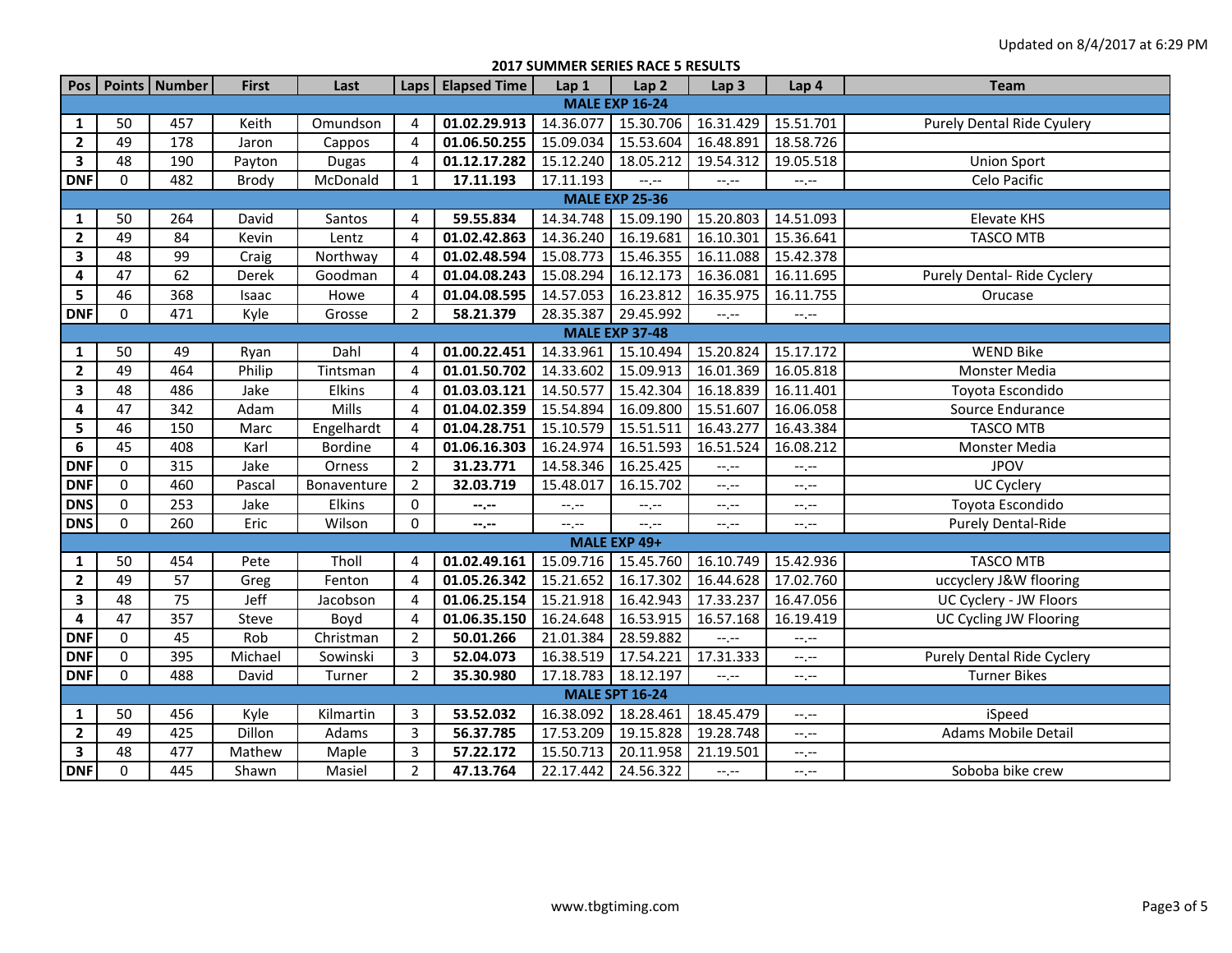**2017 SUMMER SERIES RACE 5 RESULTS**

| Pos                     |                 | Points Number | <b>First</b>   | Last         |                | Laps   Elapsed Time                    | Lap 1     | Lap <sub>2</sub>                | Lap <sub>3</sub> | Lap 4                       | <b>Team</b>                     |  |
|-------------------------|-----------------|---------------|----------------|--------------|----------------|----------------------------------------|-----------|---------------------------------|------------------|-----------------------------|---------------------------------|--|
| <b>MALE SPT 25-36</b>   |                 |               |                |              |                |                                        |           |                                 |                  |                             |                                 |  |
| 1                       | 50              | 140           | Michael        | Camp         | 3              | 49.35.470                              | 15.46.440 | 16.56.154                       | 16.52.876        | $-1$                        | Drive Real Estate               |  |
| $\mathbf{2}$            | 49              | 475           | Paul           | Mason        | $\overline{3}$ | 49.40.013                              | 15.46.533 | 16.57.310                       | 16.56.170        | $-1$ . $-1$                 | iSpeed Racing                   |  |
| $\overline{\mathbf{3}}$ | 48              | 102           | Timothy        | OLeary       | $\overline{3}$ | 56.37.692                              | 18.14.501 | 19.28.377                       | 18.54.814        | $-1$ . $-1$                 | Velo Hangar                     |  |
| 4                       | 47              | 15            | Ronan          | Harvey       | $\overline{3}$ | 59.11.673                              | 18.23.351 | 20.44.212                       | 20.04.110        | $-1$ . $-1$                 | Thekingsheadtattoo              |  |
| 5                       | 46              | 487           | Gilberto       | Jimenez      | $\overline{3}$ | 01.02.27.449                           | 19.05.921 | 21.14.551                       | 22.06.977        | $-1, -1$                    |                                 |  |
| <b>DNF</b>              | $\mathbf 0$     | 419           | Brendan        | Cedillo      | $\mathbf{1}$   | 18.58.711                              | 18.58.711 | $-1$                            | $-1$             | $-1$                        |                                 |  |
| <b>DNS</b>              | $\Omega$        | 11            | Isaac          | Custer       | 0              | $- - - - -$                            | $-1$      | $-1, -1$                        | $-1$             | --.--                       |                                 |  |
| <b>DNS</b>              | 0               | 56            | Rolando        | Felizola     | 0              | $-1$                                   | $-1, -1$  | --.--                           | $-1, -1$         | --.--                       |                                 |  |
| <b>MALE SPT 37-48</b>   |                 |               |                |              |                |                                        |           |                                 |                  |                             |                                 |  |
| 1                       | 50              | 177           | Eric           | Herrerra     | 3              | 49.34.278                              | 15.46.829 | 16.56.343                       | 16.51.106        | $-1$ . $-1$                 |                                 |  |
| $\overline{2}$          | 49              | 393           | Josh           | Easterly     | $\overline{3}$ | 49.35.566                              | 15.47.584 | 16.54.486                       | 16.53.496        | $-1$ , $-1$                 |                                 |  |
| $\mathbf{3}$            | 48              | 390           | Maison         | Chen         | $\overline{3}$ | 50.51.000                              | 16.11.762 | 17.21.380                       | 17.17.858        | $-1, -1$                    |                                 |  |
| 4                       | 47              | 91            | Kermit         | McGovern     | 3              | 50.51.480                              | 16.16.103 | 17.18.363                       | 17.17.014        | $-1$ , $-1$                 | Celo Pacific                    |  |
| 5                       | 46              | 485           | Ben            | <b>Blank</b> | $\overline{3}$ | 52.55.452                              | 17.13.757 | 17.52.044                       | 17.49.651        | $-1, -1$                    | Velosport Ridebiker             |  |
| 6                       | 45              | 247           | Shawn          | Viola        | $\overline{3}$ | 54.17.331                              | 17.11.570 | 18.10.721                       | 18.55.040        | $-1$ , $-1$                 |                                 |  |
| $\overline{\mathbf{z}}$ | 44              | 437           | james          | giller       | $\overline{3}$ | 57.37.556                              | 18.12.306 | 19.29.779                       | 19.55.471        | --.--                       |                                 |  |
| 8                       | 43              | 450           | Rene           | Ortega       | $\overline{3}$ | 58.07.181                              | 18.31.048 | 19.44.204                       | 19.51.929        | --.--                       |                                 |  |
| 9                       | $\overline{42}$ | 465           | Jamieson       | Glem         | $\overline{3}$ | 59.13.526                              | 18.22.645 | 19.41.806                       | 21.09.075        | $-1$                        | Masi Monster Media              |  |
| 10                      | 41              | 52            | Robert         | DeMaio       | $\overline{3}$ | 01.03.12.082                           | 30.02.123 | 16.42.781                       | 16.27.178        | $-$ , $-$                   | Fitness Zone-NorthoftheBorder   |  |
| 11                      | 40              | 479           | David          | Gonda        | $\overline{3}$ | 01.04.05.110                           | 20.08.921 | 21.41.045                       | 22.15.144        | $-1$                        |                                 |  |
| ${\bf 12}$              | 39              | 432           | Daris          | Drake        | 3              | 01.06.26.110                           | 20.02.411 | 22.25.792                       | 23.57.907        | $\leftarrow$ , $\leftarrow$ |                                 |  |
| 13                      | 38              | 478           | Scott          | Dyer         | 3              | 01.20.06.173                           | 24.17.173 | 27.26.998                       | 28.22.002        | $-1, -1$                    |                                 |  |
|                         |                 |               |                |              |                |                                        |           | MALE SPT 49+                    |                  |                             |                                 |  |
| 1                       | 50              | 278           | Jose           | Vigil        | 3              | 51.40.062                              | 16.24.658 | 17.26.726                       | 17.48.678        | $-1, -1$                    | Cast a Shadow-RIDE Cyclery      |  |
| $\mathbf{2}$            | 49              | 469           | Jeff           | Healey       | $\overline{3}$ | 54.26.760                              | 17.13.922 | 18.28.439                       | 18.44.399        | $-1, -1$                    |                                 |  |
| 3                       | 48              | 159           | Scott          | Monfort      | 3              | 55.17.337                              | 17.34.906 | 19.24.005                       | 18.18.426        | $-1$ , $-1$                 |                                 |  |
| 4                       | 47              | 442           | Tommy          | Jones        | $\overline{3}$ | 56.29.914                              | 17.55.369 | 19.05.700                       | 19.28.845        | $-$ , $-$                   | Team Ninja                      |  |
| 5                       | 46              | 433           | Todd           | Erickson     | 3              | 56.58.313                              |           | 17.45.916 19.32.964             | 19.39.433        | $-1, -1$                    |                                 |  |
|                         |                 |               |                |              |                |                                        |           | MALE SUP SPT 16+                |                  |                             |                                 |  |
| 1                       | 50              | 243           | Matthew        | Cerami       | 4              | 01.02.32.593                           | 15.09.957 | 15.45.741                       | 16.10.509        | 15.26.386                   | <b>Union Sport</b>              |  |
| $\mathbf{2}$            | 49              | 16            | <b>Brandon</b> | Kooiman      | 4              | 01.02.43.446                           | 15.10.198 | 15.44.740                       | 16.11.270        | 15.37.238                   | <b>Union Sport</b>              |  |
| $\mathbf{3}$            | 48              | 12            | Thomas         | Esbeck       | 4              | 01.16.01.492                           |           | 17.11.965  18.55.447  19.55.820 |                  | 19.58.260                   | TASCO MTB - North of the Border |  |
|                         |                 |               |                |              |                |                                        |           | <b>MASOCHIST (SS)</b>           |                  |                             |                                 |  |
| $\mathbf{1}$            | 50              | 70            | Sean           | Hill         | 3              | $01.00.16.382$   19.28.871   20.38.796 |           |                                 | 20.08.715        | $-1, -1$                    | <b>Rehab United-PULSE</b>       |  |